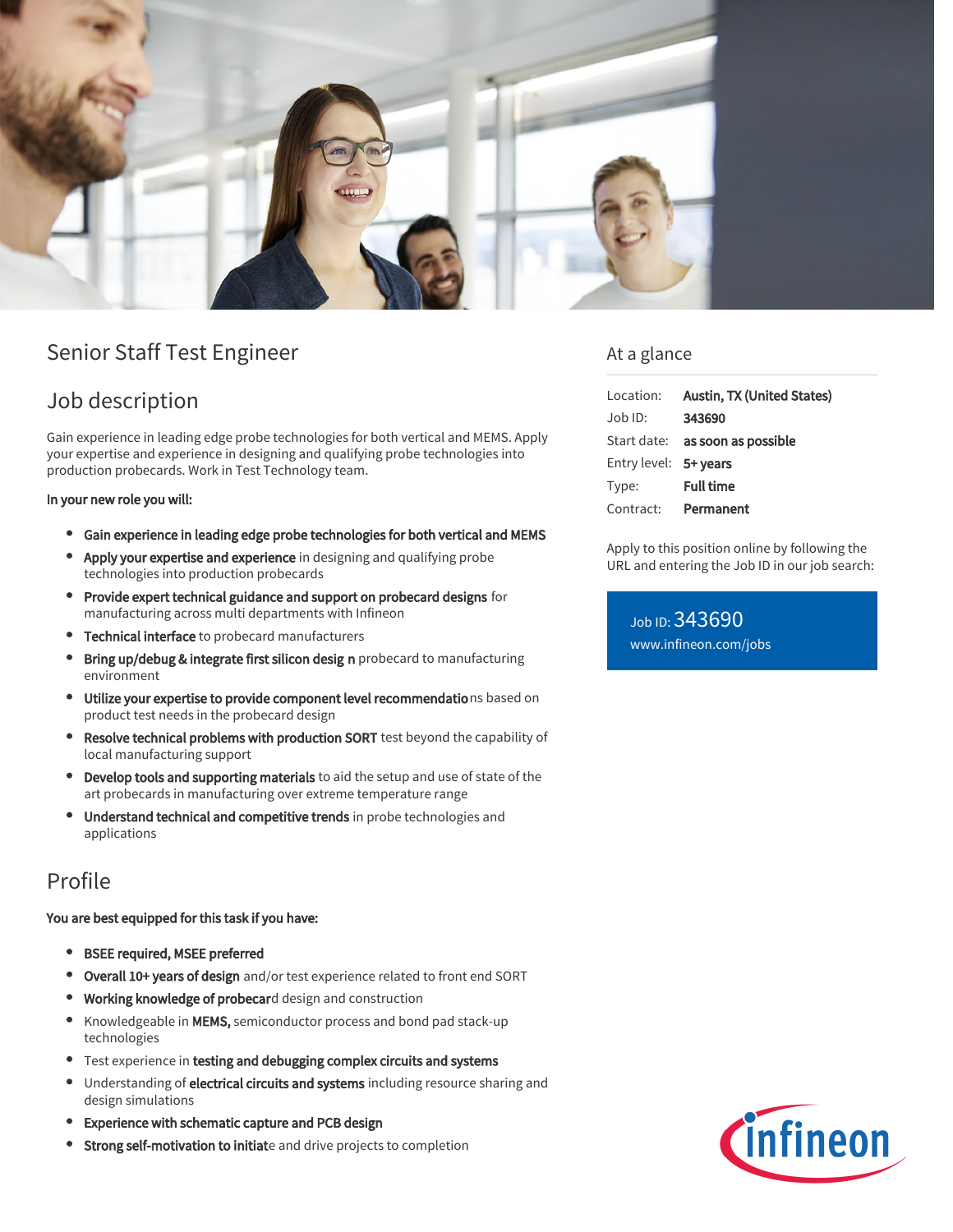- Ability to work collaborative in a worldwide team and contributing guidance with your expertise
- **Strong quantitative analysis skills** with the ability to quickly understand complex situations/problems and resolve them effectively
- Effective multi-tasking and ability to manage priority items independently
- Excellent communication skills (verbal and written)  $\bullet$

## The Connected Secure Systems (CSS)

segment offers comprehensive systems for a secure, networked world with a portfolio built around reliable, trendsetting microcontrollers as well as wireless connectivity and security solutions. Over the past decades, CSS has developed microcontroller, Wi-Fi, Bluetooth and combined connectivity solutions (known as connectivity combos) and hardware-based security technologies. The products are used in a broad range of applications: from consumer electronics, IoT and home appliances to IT equipment, cloud security and networked cars all the way to credit and debit cards, electronic passports and IDs. With its leading technologies in the areas of computing, connectivity and security, CSS makes a decisive contribution to protecting today's and tomorrow's networked systems.

[Click here](https://www.infineon.com/cms/en/careers/working-at-infineon/cssdreamjob/) for more information about working at CSS with interesting employee and management insights and an overview with more #CSSDreamJobs.

## Why Us

## Part of your life. Part of tomorrow.

We make life easier, safer and greener – with technology that achieves more, consumes less and is accessible to everyone. Microelectronics from Infineon is the key to a better future. Efficient use of energy, environmentally-friendly mobility and security in a connected world – we solve some of the most critical challenges that our society faces while taking a conscientious approach to the use of natural resources.

Cypress Semiconductor Corporation is an equal opportunity employer. All qualified applicants will receive consideration for employment without regard to race, color, religion, sex (including pregnancy, childbirth, or related medical conditions), gender identity, national origin, ancestry, citizenship, age, physical or mental disability, legally protected medical condition, family care status, military or veteran status, marital status, domestic partner status, sexual orientation, or any other basis protected by local, state, or federal laws. Applicants with questions about access or requiring a reasonable accommodation for any part of the application or hiring process should contact the Talent Network by phone at (408) 503-2194.

Employment at Infineon is contingent upon proof of your legal right to work in the United States under applicable law, verification of satisfactory references and successful completion of a background check and drug test, and signing all your onboarding documents .

In some instances, if applicable, U.S. export control laws require that Infineon obtain a U.S. government export license prior to releasing technologies to certain persons. This offer is contingent upon Infineon's ability to satisfy these export control laws as related to your employment and anticipated job activities. The decision whether or not to submit and/or pursue an export license to satisfy this contingency, if applicable, shall be at Infineon's sole discretion.

### IMPORTANT NOTICE:

Infineon is requiring all new U.S. employees and contractors to be fully vaccinated against COVID-19. Full vaccination is defined as two weeks after both doses of a twodose vaccine or two weeks since a single-dose vaccine has been administered. Anyone unable to be vaccinated, either because of a sincerely held religious belief or a medical condition or disability that prevents them from being vaccinated, can request a reasonable accommodation.